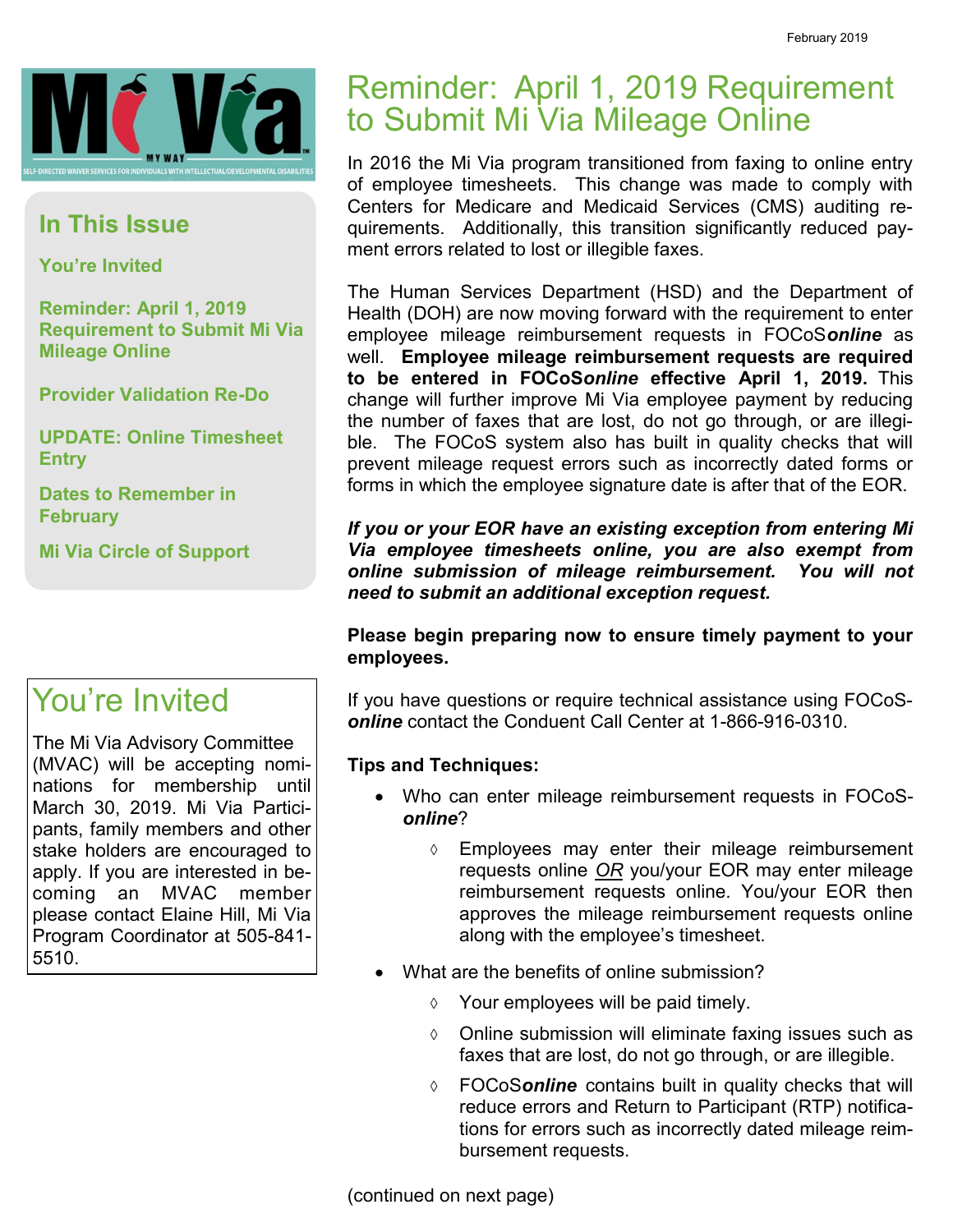FMA-Conduent Contact Information:

**Phone:** 1-866-916-0310 8:00 am to 5:00 pm Monday, Tuesday, Thursday, and Friday 8:00 am to 4:00 pm Wednesday

**Toll-free Fax:** 1-866-302-6787

**E-mail:** mi.via@conduent.com (Do not email forms to Conduent)

**Physical Address:** 1720-A Randolph Rd SE Albuquerque, NM 87106

#### **Note:**

The Mi Via Advisory Committee works with the State to share information and help with communication among all Mi Via Participants.

Qualis Health is the Third Party Assessor (TPA) for Mi Via. They are responsible for reviewing and approving the Service and Support Plans (SSP).

#### Reminder: April 1, 2019 Requirement to Submit Mi Via Mileage Online

(continued)

- Does this change affect the submission of payment request forms?
	- No, payment request forms can continue to be faxed or mailed to Conduent.
	- $\Diamond$  Vendor mileage that is submitted using the PRF is not impacted.

## Provider Validation Re-Do

The Developmental Disabilities Supports Division (DDSD) contracted with the University of New Mexico (UNM) Center for Development and Disability (CDD), to conduct the Provider Validation Surveys required for compliance with the Centers for Medicare and Medicaid Services (CMS) Final Rule. The CDD completed Provider Validation Surveys between July and November 2017, however there were problems with the quality of the information and findings submitted to DDSD. Based on feedback from providers regarding issues with the integrity of the data, DDSD and the Human Services Department decided that the data could not be used to validate the provider self-assessments.

DDSD has a new contract with ATA Services, Inc., to re-do the Provider Validation Surveys. This will occur between January 1, 2019 and March 31, 2019.

DDSD apologizes for any inconvenience this may cause. We also appreciate your full cooperation and participation in completing the required Provider Validation Surveys. For more information, please visit the Mi Via website [\(https://nmhealth.org/about/ddsd/pgsv/sdw/\).](https://na01.safelinks.protection.outlook.com/?url=https%3A%2F%2Fnmhealth.org%2Fabout%2Fddsd%2Fpgsv%2Fsdw%2F&data=02%7C01%7CDeanna.Rickerd%40conduent.com%7C45a4bc9c34bd4ad0c54208d67b117d9f%7C1aed4588b8ce43a8a775989538fd30d8%7C0%7C0%7C636831712384552177&sdata=)

### UPDATE: Online Timesheet Entry

Timesheets must be approved in FOCoS*online* no later than 12:00 noon on the Tuesday following the pay period. A complete submission requires that the entry is approved by your Employer of Record (EOR). If your EOR does not approve your employee's timesheet in FOCoS*online* it cannot be processed by Conduent. **Timesheets approved by the EOR after 12:00 noon on the Tuesday following the pay period may not be processed for payment until the following pay period.** 

Effective November 1, 2018 when a timesheet is approved after 12:00 noon on the Tuesday following the pay period your EOR will receive an alert from FOCoS*online* notifying them that the timesheet was approved after the deadline and may be processed for payment with the following pay period.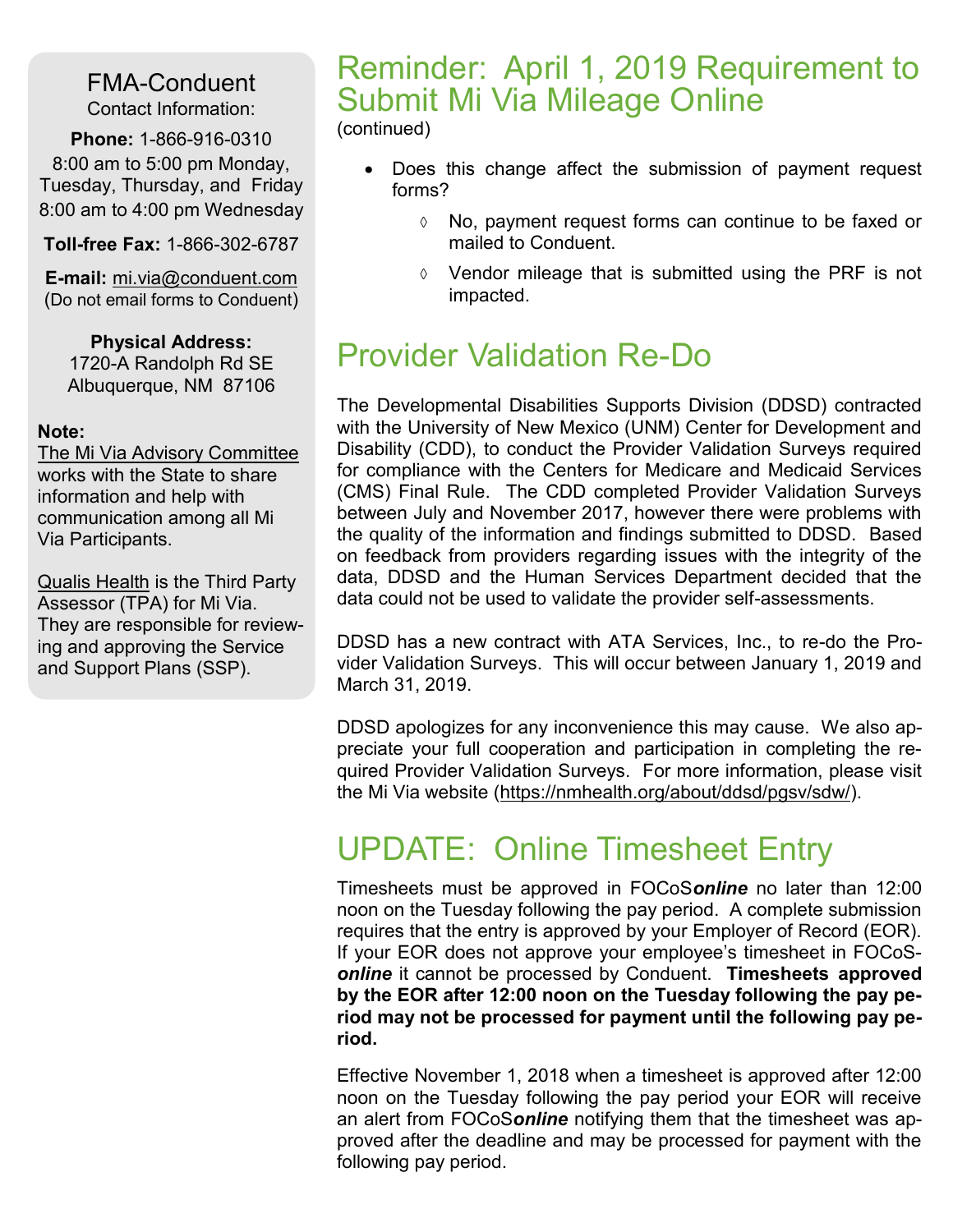# **Dates to Remember in February**

# February 2019

| Sun        | Mon        | <b>Tue</b> | Wed        | Thu            | Fri                                                                                                               | Sat                                                                                                                     |
|------------|------------|------------|------------|----------------|-------------------------------------------------------------------------------------------------------------------|-------------------------------------------------------------------------------------------------------------------------|
| January 27 | January 28 | January 29 | January 30 | January 31     | $\mathbf 1$<br>Paychecks and<br><b>Vendor Checks</b><br><b>Received or</b><br>Deposited; end of<br>the pay period | $\overline{2}$<br>Deadline to<br>submit PRFs for<br>2/15/19 payment                                                     |
| 3          | 4          | 5          | $\,6$      | $\overline{7}$ | 8<br><b>Vendor Checks</b><br><b>Received or</b><br><b>Deposited</b>                                               | 9<br>Deadline to<br>submit faxed<br>timesheets,<br>Mileage & PRFs<br>for 2/22/19 pay-<br>ment; new pay<br>period begins |
| $10$       | 11         | 12         | 13         | 14             | 15<br>Paychecks and<br><b>Vendor Checks</b><br><b>Received or</b><br>Deposited; end of<br>the pay period          | 16<br>Deadline to<br>submit PRFs for<br>3/1/19 payment<br>January Spending<br>Reports Available<br>to EORs              |
| 17         | 18         | 19         | 20         | 21             | 22<br><b>Vendor Checks</b><br><b>Received or</b><br><b>Deposited</b>                                              | 23<br>Deadline to<br>submit faxed<br>timesheets,<br>Mileage & PRFs<br>for 3/8/19 pay-<br>ment; new pay<br>period begins |
| 24         | 25         | 26         | 27         | 28             | March 1<br>Paychecks and<br><b>Vendor Checks</b><br><b>Received or</b><br>Deposited; end of<br>the pay period     | March 2<br>Deadline to<br>submit PRFs for<br>3/15/19 payment                                                            |